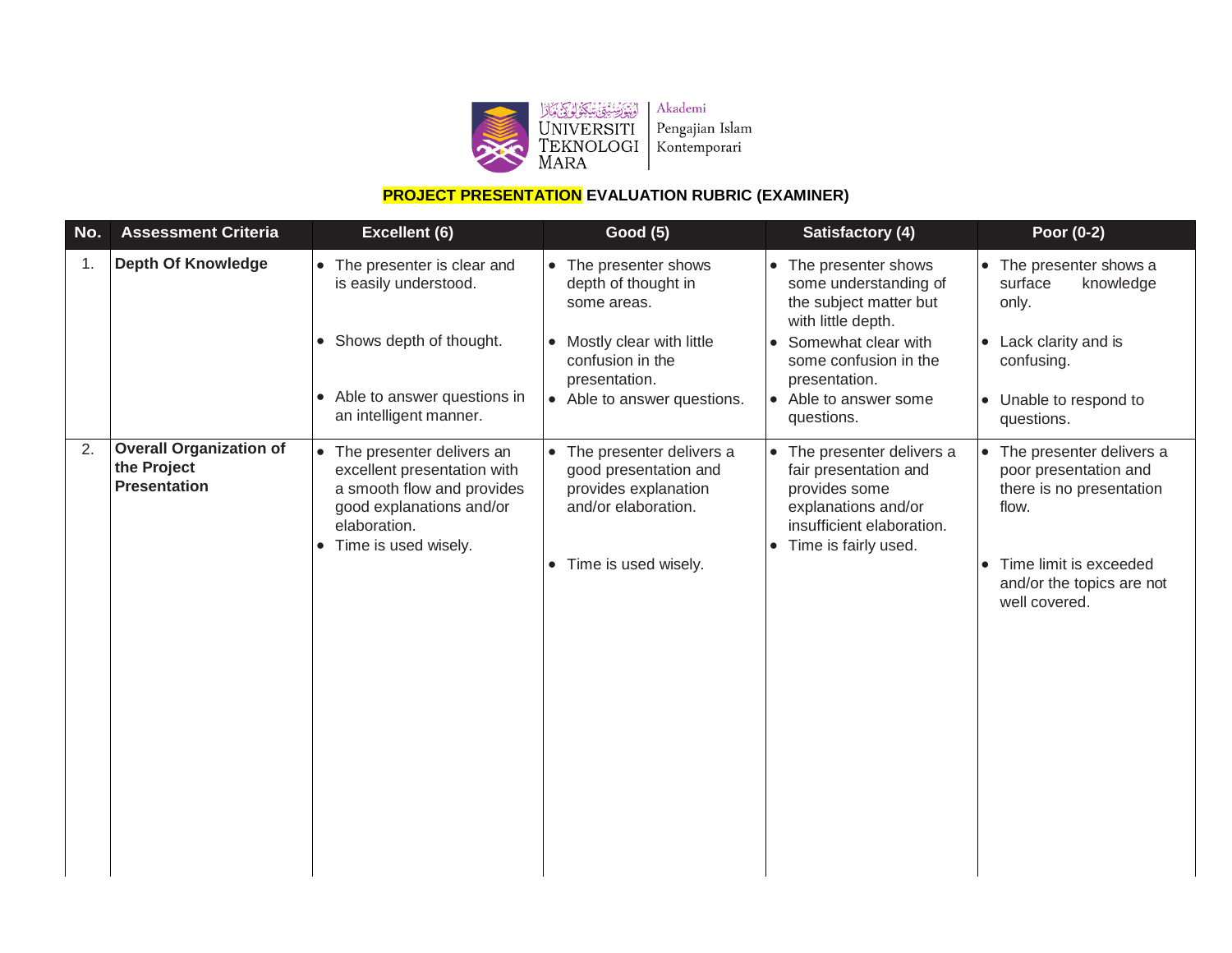### **PROJECT PRESENTATION EVALUATION RUBRIC (EXAMINER) (continued)**

| No. | <b>Assessment Criteria</b>                             | <b>Excellent (4)</b>                                                                                                  | <b>Good (3)</b>                                                                                                                                 | Satisfactory (2)                                                                                                            | Poor (0-1)                                                                                                                    |
|-----|--------------------------------------------------------|-----------------------------------------------------------------------------------------------------------------------|-------------------------------------------------------------------------------------------------------------------------------------------------|-----------------------------------------------------------------------------------------------------------------------------|-------------------------------------------------------------------------------------------------------------------------------|
| 3.  | <b>Use Variety of</b><br><b>Presentation Materials</b> | There is a variety of<br>materials/media used.<br>Presentation materials/<br>media are of good quality<br>and useful. | There is a variety of<br>$\bullet$<br>materials/media used.<br>Most of the presentation<br>$\bullet$<br>materials/media are of<br>good quality. | • There is a fair variety of<br>materials/media used.<br>Materials/media are<br>adequate with some<br>questionable sources. | • There is little variety of<br>materials/media used.<br>Materials/media are<br>inadequate with many<br>questionable sources. |
| 4.  | <b>Delivery Skills</b>                                 | The presenter speaks<br>clearly and is audible to<br>the audience.                                                    | • The presenter speaks<br>clearly and is audible<br>to most of the audience.                                                                    | • The presenter speaks<br>relatively clear, but may<br>not be audible to the<br>back audience.                              | • The presenter does not<br>speak clearly and may<br>not be audible to most of<br>the audience.                               |
|     |                                                        | Grammatical errors are<br>insignificant and<br>pronunciation is very<br>good.                                         | <b>Relatively few</b><br>$\bullet$<br>grammatical errors and<br>pronunciation is good.                                                          | Some grammatical<br>errors and some<br>mispronunciation.                                                                    | Persistent grammatical<br>errors and serious<br>mispronunciation.                                                             |
|     |                                                        | Excellent eye contact.                                                                                                | Good eye contact.<br>$\bullet$                                                                                                                  | Some eye contact.                                                                                                           | • Very poor eye contact.                                                                                                      |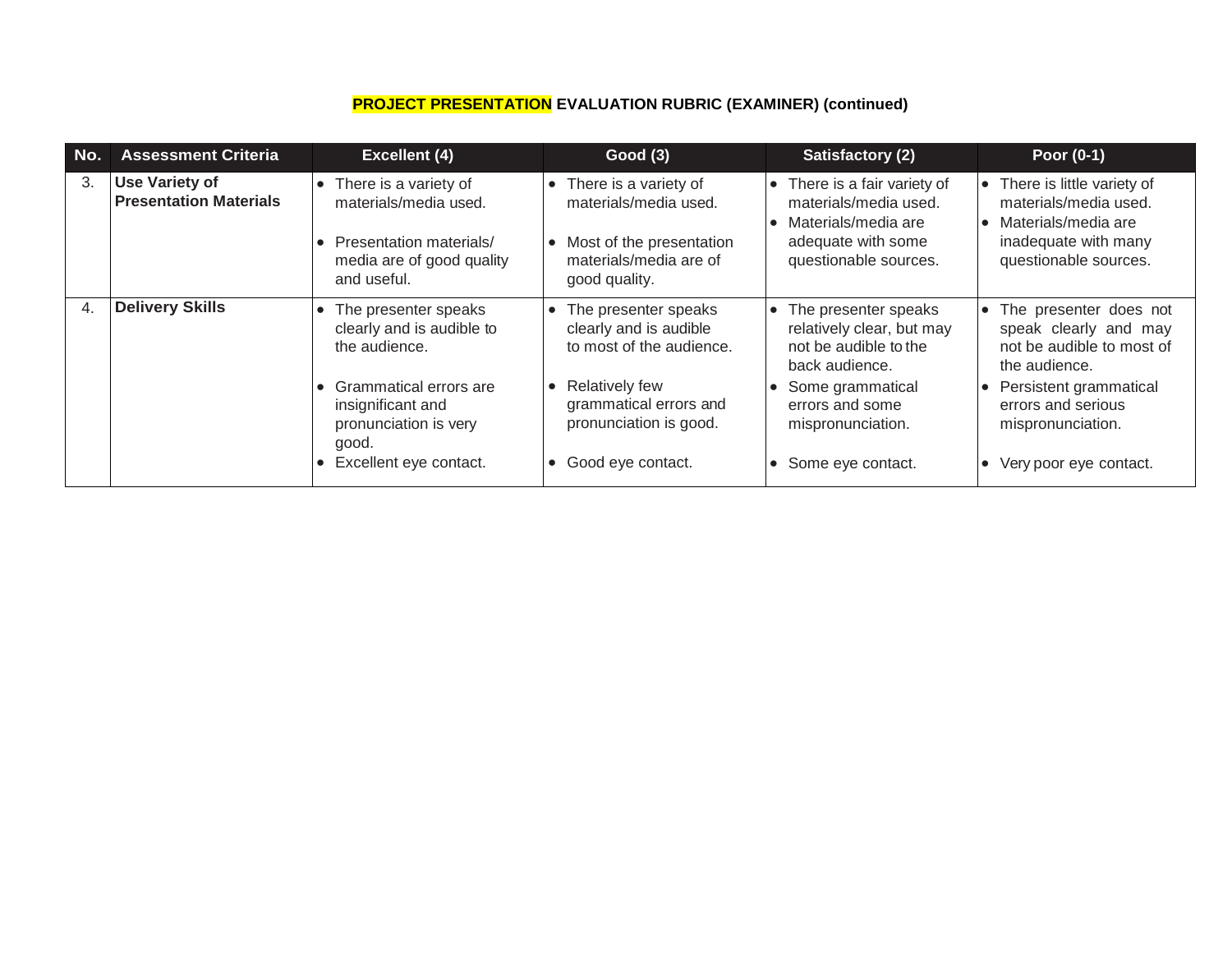

## **PROJECT REPORT EVALUATION RUBRIC (EXAMINER)**

| No. | <b>Assessment Criteria</b> | Excellent (3)                                                                                                                                                                                                                                                                                                                                                                                                                                                                          | <b>Good (2)</b>                                                                                                                                                                                                                                                                                                                                                                                                                                            | <b>Satisfactory (1)</b>                                                                                                                                                                                                                                                                                                                                                                                                                                            | Poor (0-0.5)                                                                                                                                                                                                                                                                                                                                                                                                                                                                         |
|-----|----------------------------|----------------------------------------------------------------------------------------------------------------------------------------------------------------------------------------------------------------------------------------------------------------------------------------------------------------------------------------------------------------------------------------------------------------------------------------------------------------------------------------|------------------------------------------------------------------------------------------------------------------------------------------------------------------------------------------------------------------------------------------------------------------------------------------------------------------------------------------------------------------------------------------------------------------------------------------------------------|--------------------------------------------------------------------------------------------------------------------------------------------------------------------------------------------------------------------------------------------------------------------------------------------------------------------------------------------------------------------------------------------------------------------------------------------------------------------|--------------------------------------------------------------------------------------------------------------------------------------------------------------------------------------------------------------------------------------------------------------------------------------------------------------------------------------------------------------------------------------------------------------------------------------------------------------------------------------|
| 1.  | <b>Abstract</b>            | • Highly reflects the<br>following elements:<br>Project motivation<br>• Methodology<br>• Findings                                                                                                                                                                                                                                                                                                                                                                                      | • Clearly reflects the<br>following elements:<br>Project motivation<br>Methodology<br>Findings<br>$\bullet$                                                                                                                                                                                                                                                                                                                                                | • Adequately reflects the<br>following elements:<br>• Project motivation<br>Methodology<br>Findings<br>$\bullet$                                                                                                                                                                                                                                                                                                                                                   | • Does not reflect the<br>following elements:<br>• Project motivation<br>Methodology<br>$\bullet$<br>• Findings                                                                                                                                                                                                                                                                                                                                                                      |
| No. | <b>Assessment Criteria</b> | <b>Excellent (3)</b>                                                                                                                                                                                                                                                                                                                                                                                                                                                                   | <b>Good (2)</b>                                                                                                                                                                                                                                                                                                                                                                                                                                            | Satisfactory (1)                                                                                                                                                                                                                                                                                                                                                                                                                                                   | Poor (0-0.5)                                                                                                                                                                                                                                                                                                                                                                                                                                                                         |
| 2.  | <b>Introduction</b>        | • Working title that clearly<br>reflects the project.<br>• Well-defined problem<br>statement. Provides<br>exceptionally clear<br>context supporting<br>rationale for project;<br>clear statement of why<br>project is needed.<br>• Objectives - highly reflect<br>the following elements:<br>a. Specific<br>b. Measurable<br>c. Achievable<br>d. Realistic<br>e. Timeliness<br>• Well-defined project<br>scope.<br>• Project highly relevant<br>to the community and<br>practitioners. | • Working title that reflects<br>the project.<br>• Clear problem statement.<br>Provides clear context<br>supporting rationale for<br>project; clear statement of<br>why project is needed.<br>• Objectives<br>clearly<br>$\sim$<br>reflect the following<br>elements:<br>a. Specific<br>b. Measurable<br>Achievable<br>Realistic<br>d.<br>e. Timeliness<br>Clear project scope.<br>Project relevant to<br>$\bullet$<br>the community and<br>practitioners. | • Appropriate working<br>title that reflects the<br>project.<br>• Adequate problem<br>statement. Provides<br>context supporting<br>rationale for project;<br>statement of why<br>project is needed.<br>• Objectives - adequately<br>reflect the following<br>elements:<br>a Specific<br>b. Measurable<br>c. Achievable<br>d. Realistic<br>e. Timeliness<br>• Adequate project scope.<br>• Project adequately<br>relevant to the<br>community and<br>practitioners. | • Inappropriate working title<br>that does not reflect the<br>project.<br>• Unclear problem<br>statement, poor statement<br>of context supporting<br>rationale for project;<br>statement of why project is<br>needed.<br>• Objectives - does not<br>reflect the following<br>elements:<br>a. Specific<br>b. Measurable<br>c. Achievable<br>d. Realistic<br>e. Timeliness<br>• Not well-defined project<br>scope.<br>• Project not relevant to<br>the community and<br>practitioners. |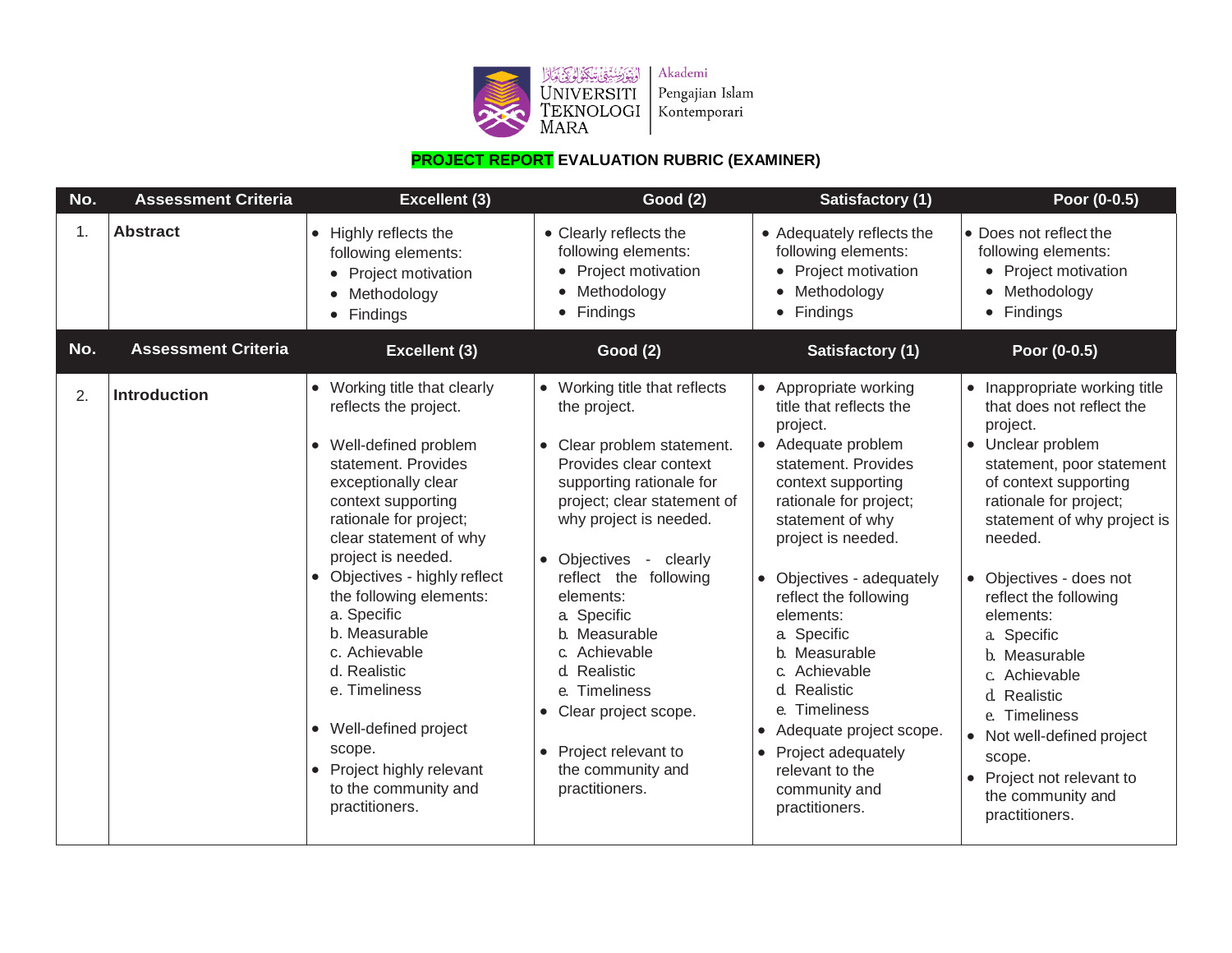| No. | <b>Assessment Criteria</b>               | Excellent (5)                                                                                                                                                                                                                                                                            | Good (3-4)                                                                                                                                                                                                                                                                 | <b>Satisfactory (2)</b>                                                                                                                                                                                                                | Poor (0-1)                                                                                                                              |
|-----|------------------------------------------|------------------------------------------------------------------------------------------------------------------------------------------------------------------------------------------------------------------------------------------------------------------------------------------|----------------------------------------------------------------------------------------------------------------------------------------------------------------------------------------------------------------------------------------------------------------------------|----------------------------------------------------------------------------------------------------------------------------------------------------------------------------------------------------------------------------------------|-----------------------------------------------------------------------------------------------------------------------------------------|
| 3.  | <b>Literature Review</b>                 | • Thorough review of<br>relevant and empirical<br>sources, citing seminal<br>works in the field.<br>Exemplary synthesis and<br>organization of literature<br>that is clearly linked to<br>project question.<br>Specific attention to<br>diversity issues pertaining<br>to project topic. | • Good review of relevant<br>and empirical sources,<br>citing seminal works in<br>the field.<br>• Good synthesis and<br>organization of literature<br>that is clearly linked to<br>project question.<br>• Attention to diversity<br>issues pertaining to<br>project topic. | • Adequate review of<br>relevant and empirical<br>sources.<br>Adequate synthesis and<br>organization of literature<br>Ithat is linked to project<br>question.<br>Some attention to diversity<br>issues pertaining to project<br>topic. | • Incomplete or poorly<br>developed review of<br>literature.<br>• Problems with<br>organization.<br>• Weak linkage to project<br>topic. |
|     | <b>No. Assessment Criteria</b>           | <b>Excellent (4)</b>                                                                                                                                                                                                                                                                     | <b>Good (3)</b>                                                                                                                                                                                                                                                            | <b>Satisfactory (2)</b>                                                                                                                                                                                                                | Poor (0-1)                                                                                                                              |
| 4.  | Methodology                              | • Highly reflects the<br>following elements:<br>• Approach<br>Methods<br>• Design<br>• Deliverables                                                                                                                                                                                      | Clearly reflects the<br>following elements:<br>• Approach<br>Methods<br>Design<br>$\bullet$<br>Deliverables                                                                                                                                                                | Adequately reflects the<br>following elements:<br>• Approach<br>• Methods<br>Design<br>$\bullet$<br>• Deliverables                                                                                                                     | • Poorly reflects the<br>following elements:<br>• Approach<br>• Methods<br>• Design<br>• Deliverables                                   |
|     | No. Assessment Criteria                  | Excellent (19-24)                                                                                                                                                                                                                                                                        | Good (13-18)                                                                                                                                                                                                                                                               | <b>Satisfactory (7-12)</b>                                                                                                                                                                                                             | Poor (0-6)                                                                                                                              |
| 5.  | <b>Results/Findings/</b><br>Prototype    | • Professional looking and<br>accurate representation of<br>the results in tables and/or<br>graphs. Graphs and tables<br>are labeled and titled.<br>Critical analysis of the<br>results.                                                                                                 | • Accurate representation<br>of the results in tables<br>and/or graphs. Graphs<br>and tables are labeled<br>and titled. Contain some<br>result analysis.                                                                                                                   | • Accurate representations<br>of the results in written<br>form, but no graphs or<br>tables are presented.                                                                                                                             | • Results are not shown or<br>are inaccurate.                                                                                           |
|     | No. Assessment Criteria                  | Excellent (8-9)                                                                                                                                                                                                                                                                          | Good (6-7)                                                                                                                                                                                                                                                                 | Satisfactory (3-5)                                                                                                                                                                                                                     | Poor (0-2)                                                                                                                              |
| 6.  | <b>Conclusion And</b><br>Recommendations | • Conclusion includes the<br>findings, lesson learned<br>from the project.<br>Future recommendations<br>to real life situations are<br>well stated.                                                                                                                                      | • Conclusion includes the<br>findings and lesson<br>learned from the project.<br>• Recommendations for<br>future work are stated.                                                                                                                                          | • Conclusion includes the<br>findings or lesson learned<br>from the project.<br>Some recommendations<br>for future work are<br>stated.                                                                                                 | • No conclusion or<br>recommendations were<br>included in the report.                                                                   |

## **PROJECT REPORT EVALUATION RUBRIC (EXAMINER) (continued)**